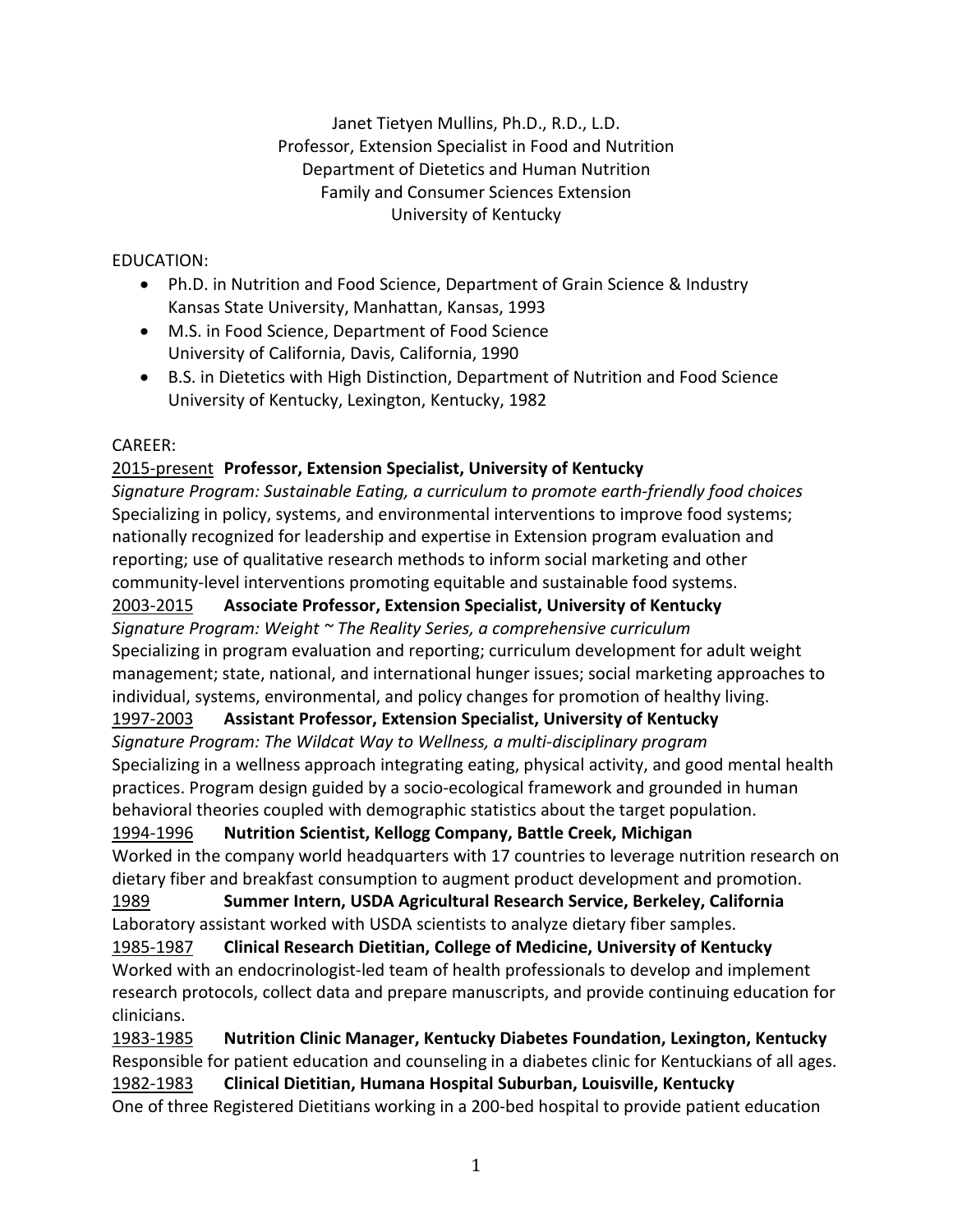#### CREDENTIALS:

- American Academy of Nutrition and Dietetics, Commission on Dietetic Registration, R629751, Certificate in Adult Weight Management
- Kentucky Board of Licensure and Certification, Licensed Dietitian, KY-1370

SIGNIFICANT CAREER HONORS, ELECTED POSITIONS, AND APPOINTMENTS: International

- 2011 Co-Founder, School Feeding Program, The Kentucky Academy Kindergarten, Ghana
- 2005 Founding Faculty Member, Universities Fighting World Hunger, Partnership of the World Food Programme and Auburn University

#### National

2016-Present Extension Multi-State Project (NC2169)

EFNEP Related Research, Program Evaluation, and Outreach

Objectives: to test reliability and validity of 24-hour recall methods and evaluation surveys, to determine if EFNEP participation influences Quality of Life and is associated with sustained positive behavior changes, to examine the cost effectiveness of the program to participants and communities.

# 2013-2015 USDA Southern Region, Multi-State Project (S\_temp3262) Landscapes for Better Living

Chaired by Richard Durham, UK Horticulture Department, this multi-state project addresses growing consumer and community interest in gardening food horticulture issues.

# 2011 – 2015 USDA National Institute of Food and Agriculture Food Nutrition and Health Committee on Program Planning and Guidance Chairman, Evaluation Subcommittee

Membership in this USDA NIFA Committee is by application. Applications are peer-reviewed by Food and Nutrition Specialists and USDA Program Leaders before selection to join the committee. Food, Nutrition, and Health Specialists with faculty appointments from Land-Grant Universities are eligible to apply. My role has been leadership of the subcommittee on development and usage of national Extension evaluation outcomes and indicators. If widely implemented, this system would aggregate data from Extension programs around the nation to report program impact on common indicators (like fruit and vegetable consumption).

# 2010 USDA Food & Nutrition Service, Technical Panel, Hunger-Free Communities Grants, Phase 1: Panel Member, Phase 2: Panel Chairman

State

2017 Planning with Partners to Improve Kentucky's Health, invited participant Frankfort, Kentucky, March 22, 2017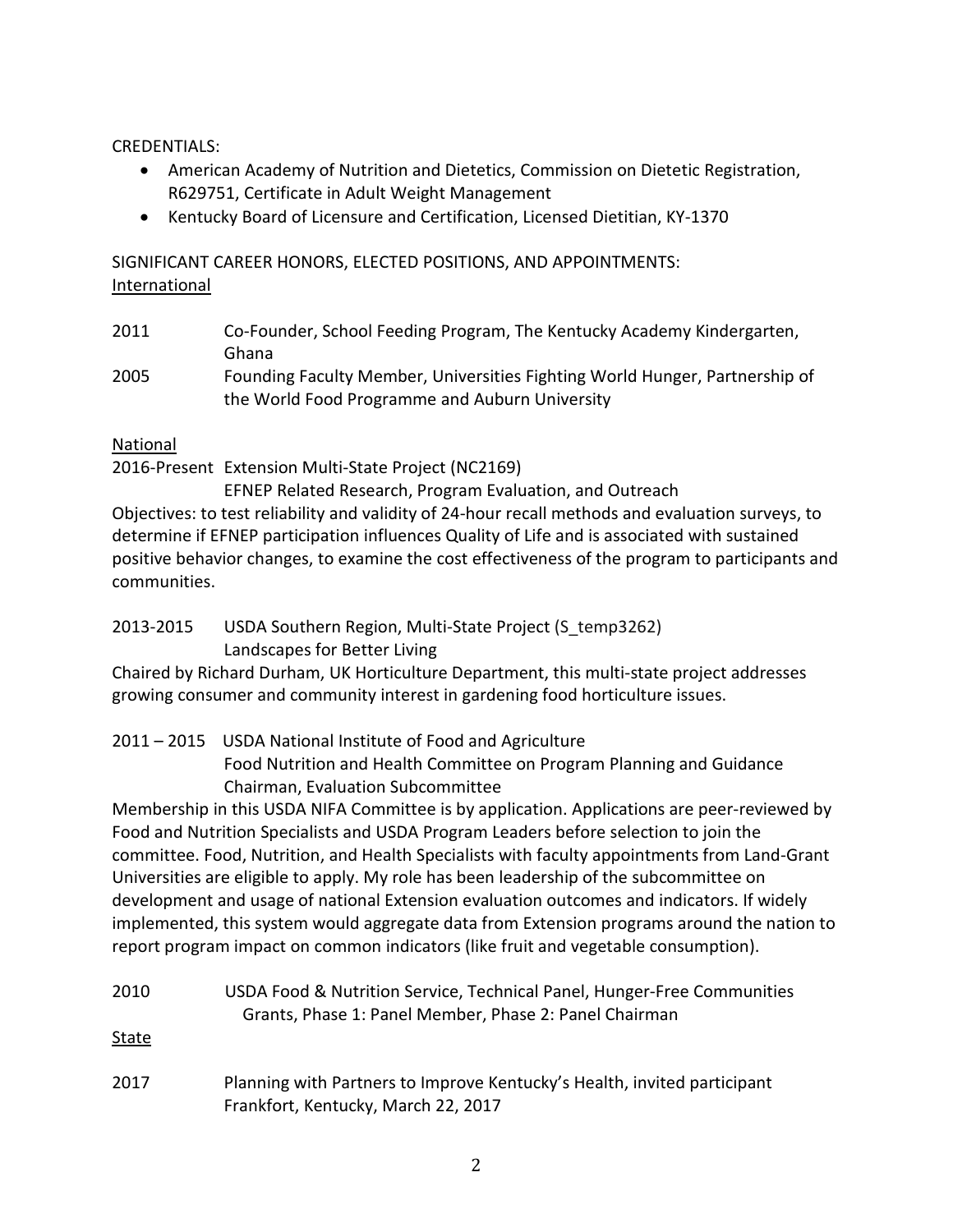- 2013-2017 Advisory Council, Kentucky Sustainable Agriculture Research & Education (KY-SARE) KY-SARE is part of the Southern Region SARE and is supported by USDA NIFA to disseminate information about sustainable agriculture through grants and professional development programs. This council position facilitates my work to integrate sustainable eating and consumer education into a food systems approach with agricultural production and economics. In early 2014, we offered a multi-disciplinary Extension in-service training to seven teams who applied to attend.
- 2014 Chairman, Kentucky Academy of Nutrition and Dietetics Annual Conference
- 2013-2014 Advisory Board, Exploring Formation of a Kentucky Food Policy Council USDA Agriculture and Food Research Initiative Grant, Community Farm Alliance Community Farm Alliance, a state advocacy non-profit organization, received a USDA AFRI Community Food Project Grant to develop sustainable solutions to Kentucky food system needs.
- 2009-2012 Kentucky Public Policy Coordinator, American Academy of Nutrition and Dietetics The Public Policy Coordinator is appointed by the state affiliate President and serves on the Board of Directors. A panel of three other members plus organization lobbyist works with this position to facilitate data collection or position paper development as needed for state policy considerations.
- 2004-2006 Board of Directors, Partners for Family Farms
- 2003-2004 President, Kentucky Academy of Nutrition and Dietetics
- 2002 Chairman, Kentucky Academy of Nutrition and Dietetics Annual Conference
- 1998-2000 Treasurer, Kentucky Academy of Nutrition and Dietetics
- 1986 Kentucky Recognized Young Dietitian of the Year
- Local
- 2015-2017 FoodChain, Board of Directors
- 2014-2015 Good Foods Cooperative, Board of Directors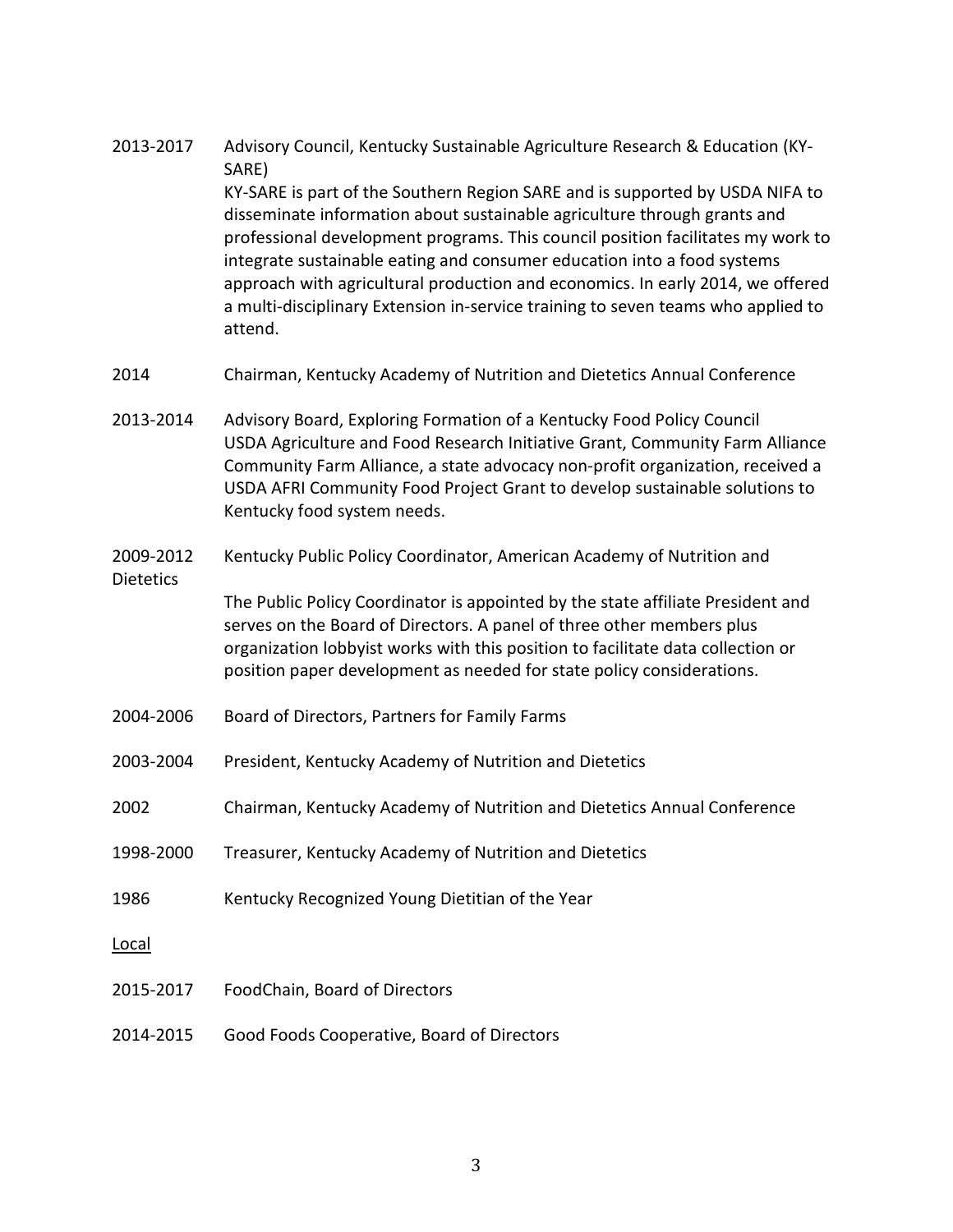#### SERVICE TO THE DEPARTMENT, SCHOOL, AND COLLEGE:

- College of Agriculture, Food, and Environment Education Abroad Committee, August 2017-present.
- The Food Connection, Food Systems Initiative, April 2016 present. Working through The Food Connection and a team representing the UK campus, this initiative seeks to integrate a multi-disciplinary approach to teaching, research, and Extension programs related to food systems.
- Extension Strategic Interdisciplinary Overarching Initiative, Local Food Systems, January-August 2016. (Lead author of initiative logic model.) This team developed an integrated logic model for food systems Extension work and identified available resources.
- Extension Biotechnology Initiative, Team Member, January September 2016. Led by Dr. Paul Vincelli, this team assessed Agent and programming needs related to biotechnology and developed resources.

• *2010-2017t, School of Human Environmental Sciences Education Abroad Committee* In 2005, I attended the first Universities Fighting World Hunger Summit and returned to UK determined to engage our faculty, staff, students, and volunteers on food security, globally and locally. In 2010, I accompanied Dr. Kwaku Addo on a study tour to Ghana in West Africa. With Dr. Ann Vail, Dr. Kim Spillman, UK students, and Kentucky Extension Homemakers, we established a kindergarten school feeding program and an annual education abroad course through UK. Service on this committee includes review and ranking of HES Scholarship applications for international courses offered through the School.

• *2006-2014, Chairman or Member of Nine Faculty Search and Screening Committees* I served on faculty search and screening committees for two department chairmen, four tenure-track assistant professors, two lecturers, and a program evaluation specialist. We have been able to recruit excellent candidates and successfully hire and retain talented professionals who enhance and expand our teaching, research, and outreach work.

• *2013, Dietetics and Human Nutrition, Periodic Program Review Committee* My role on this committee included data collection, presentation, and development of recommendations for the department in Extension programs. We were able to document FCS program impact and justify the need for additional Extension resources.

| 2011-2012 | President, Gamma Sigma Delta Agriculture Honor Society, UK Chapter                                                                                                                            |
|-----------|-----------------------------------------------------------------------------------------------------------------------------------------------------------------------------------------------|
| 2011-2012 | College of Agriculture Faculty Appeals Committee (Annual Performance Reviews)                                                                                                                 |
| 2010-2011 | College of Agriculture Barnhart Fund for Excellence Committee                                                                                                                                 |
| 2009      | Advisory Committee to the Dean, Merger of Hospitality Management and<br>Tourism and Merchandising, Apparel, and Textiles Programs (current<br>Department of Retailing and Tourism Management) |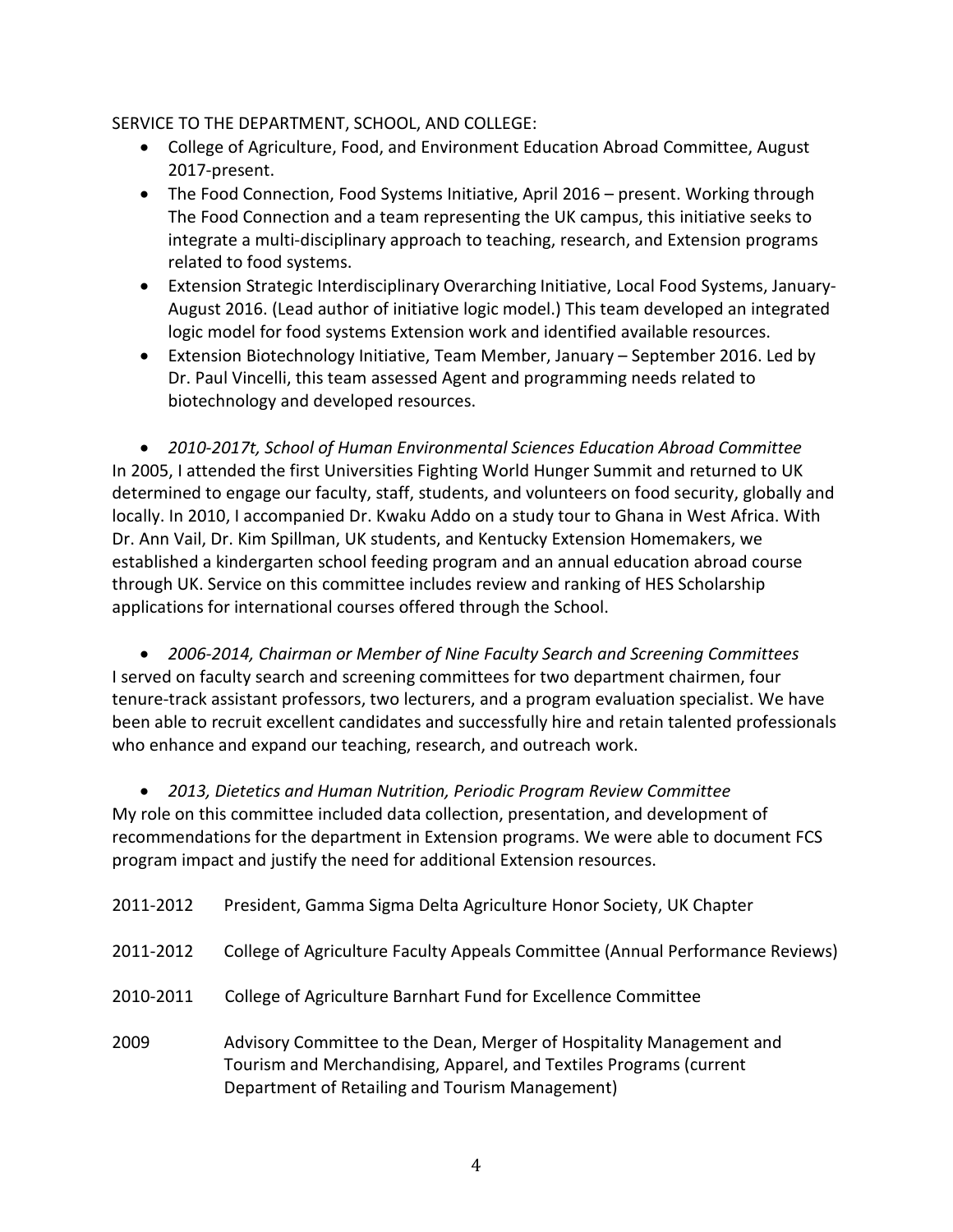| 2009-2011 | Editorial Content Review Board, UK Family and Consumer Sciences Extension                                                        |
|-----------|----------------------------------------------------------------------------------------------------------------------------------|
| 2006-2009 | Co-Chair, School of Human Environmental Sciences, Healthy Weight<br><b>Task Force</b>                                            |
| 2007      | Centennial Future 100 Award for recognition as a leader for the next 100 years,<br><b>School of Human Environmental Sciences</b> |
|           | 2005-2007 College of Agriculture Advisory Committee on Promotion and Tenure                                                      |
| 2005-2007 | Agriculture Faculty Council, UK College of Agriculture, Food, and Environment                                                    |
| 2002-2004 | Board of Directors, Kentucky Association of State Extension Professionals                                                        |
| 2002      | Outstanding New Specialist, Kentucky Association of State Extension<br>Professionals                                             |
| 2000      | Outstanding New Kentucky Extension Project Award, The Wildcat Way to<br>Wellness                                                 |

PEER-REVIEWED EXTENSION PUBLICATIONS:

#### Extension Curricula:

#### 2013-Present *Sustainable Eating Curriculum (2017)*

This three-lesson curriculum has been peer-reviewed and includes background information for Agents, learning outcomes and activities, evaluation and reporting tools, and these three publications:

- Food and Community <http://www2.ca.uky.edu/agcomm/pubs/FCS3/FCS3587/FCS3587.pdf>
- Eating from the Earth <http://www2.ca.uky.edu/agcomm/pubs/FCS3/FCS3588/FCS3588.pdf>
- Sustainable Community Food Systems <http://www2.ca.uky.edu/agcomm/pubs/FCS3/FCS3589/FCS3589.pdf>

#### 2005-Present *Weight ~ The Reality Series Curricula (2017)*

This 22-lesson set consists of two series: Becoming Weight Wise and Becoming Body Wise. The first series of 11 lessons was introduced in 2005. The second series was introduced in 2008. Thanks to colleagues in Agricultural Communications and Family and Consumer Sciences Extension, the entire curricula set has been edited, designed, and posted on an internal web page accessible by County Extension Agents for Family and Consumer Sciences. Each lesson includes a leader's guide, presentations, recipes, activities, participant monitoring forms, and program evaluation and reporting tools. These are links to the publicly available publications: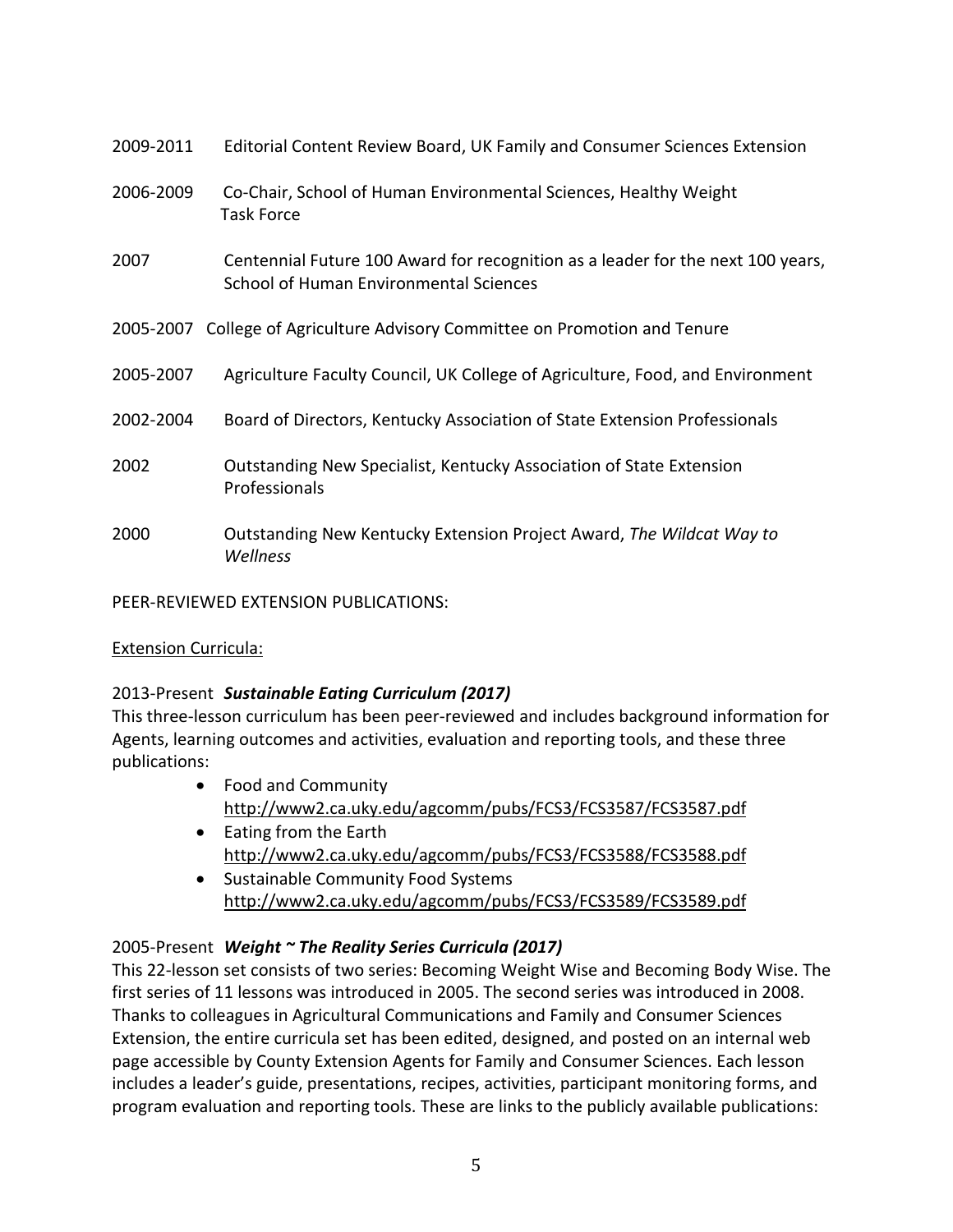Becoming Weight Wise:

Each publication in this curriculum was issued 2005, revised 2008, revised 2010, revised 2017.

- o Mullins, J.T. Build Your Strength, FCS 3-526 (10 pages) <http://www2.ca.uky.edu/agcomm/pubs/fcs3/fcs3526/fcs3526.pdf>
- o Mullins, J.T. Design Your Plan: Keys to Success Designing a Plan of Your Own FCS 3-534 (3 pages),<http://www.ca.uky.edu/agc/pubs/fcs3/fcs3534/fcs3534.pdf>
- o Mullins, J.T. Why We Eat What We Eat, FCS 3-535 (7 pages) <http://www.ca.uky.edu/agc/pubs/fcs3/fcs3535/fcs3535.pdf>
- o Mullins, J.T. Bodies in Motion, FCS3-536 (4 pages) <http://www.ca.uky.edu/agc/pubs/fcs3/fcs3536/fcs3536.pdf>
- o Mullins, J.T. Feeling Good About Food, FCS3-537 (8 pages) <http://www.ca.uky.edu/agc/pubs/fcs3/fcs3537/fcs3537.pdf>

Becoming Body Wise:

Publications written by Kim Spillman, Ph.D. and Pam Sigler, M.S., edited and incorporated into the curricula set by Janet Mullins, Ph.D., R.D., L.D. to include leader's guides, recipes, activities, participant monitoring forms, and program evaluation and reporting tools. Each publication was issued 2008 and revised 2010.

- Extending Your Wardrobe Investment [http://www.ca.uky.edu/agc/pubs/fcs2/fcs2843/fcs2843.PDF](https://exchange.uky.edu/owa/redir.aspx?C=zmESSBHQv0u9FX3R6mD0pneM4-H9_dAI1LQnyXQGGazWMGiL9fefWvJSkW34NP4vMPn4wdQ2HJM.&URL=http%3a%2f%2fwww.ca.uky.edu%2fagc%2fpubs%2ffcs2%2ffcs2843%2ffcs2843.PDF)
- Color Is Key [http://www.ca.uky.edu/agc/pubs/fcs2/fcs2844/fcs2844.pdf](https://exchange.uky.edu/owa/redir.aspx?C=zmESSBHQv0u9FX3R6mD0pneM4-H9_dAI1LQnyXQGGazWMGiL9fefWvJSkW34NP4vMPn4wdQ2HJM.&URL=http%3a%2f%2fwww.ca.uky.edu%2fagc%2fpubs%2ffcs2%2ffcs2844%2ffcs2844.pdf)
- Finding the Right Bra [http://www.ca.uky.edu/agc/pubs/fcs2/fcs2845/fcs2845.pdf](https://exchange.uky.edu/owa/redir.aspx?C=zmESSBHQv0u9FX3R6mD0pneM4-H9_dAI1LQnyXQGGazWMGiL9fefWvJSkW34NP4vMPn4wdQ2HJM.&URL=http%3a%2f%2fwww.ca.uky.edu%2fagc%2fpubs%2ffcs2%2ffcs2845%2ffcs2845.pdf)
- How Do You See Your Body? [http://www.ca.uky.edu/agc/pubs/fcs2/fcs2846/fcs2846.pdf](https://exchange.uky.edu/owa/redir.aspx?C=zmESSBHQv0u9FX3R6mD0pneM4-H9_dAI1LQnyXQGGazWMGiL9fefWvJSkW34NP4vMPn4wdQ2HJM.&URL=http%3a%2f%2fwww.ca.uky.edu%2fagc%2fpubs%2ffcs2%2ffcs2846%2ffcs2846.pdf)
- Face Shape and Hair Care [http://www.ca.uky.edu/agc/pubs/fcs2/fcs2847/fcs2847.pdf](https://exchange.uky.edu/owa/redir.aspx?C=zmESSBHQv0u9FX3R6mD0pneM4-H9_dAI1LQnyXQGGazWMGiL9fefWvJSkW34NP4vMPn4wdQ2HJM.&URL=http%3a%2f%2fwww.ca.uky.edu%2fagc%2fpubs%2ffcs2%2ffcs2847%2ffcs2847.pdf)
- Shed 5 Pounds with Wardrobe Basics [http://www.ca.uky.edu/agc/pubs/fcs2/fcs2848/fcs2848.pdf](https://exchange.uky.edu/owa/redir.aspx?C=zmESSBHQv0u9FX3R6mD0pneM4-H9_dAI1LQnyXQGGazWMGiL9fefWvJSkW34NP4vMPn4wdQ2HJM.&URL=http%3a%2f%2fwww.ca.uky.edu%2fagc%2fpubs%2ffcs2%2ffcs2848%2ffcs2848.pdf)
- Selecting Active Wear [http://www.ca.uky.edu/agc/pubs/fcs2/fcs2849/fcs2849.pdf](https://exchange.uky.edu/owa/redir.aspx?C=zmESSBHQv0u9FX3R6mD0pneM4-H9_dAI1LQnyXQGGazWMGiL9fefWvJSkW34NP4vMPn4wdQ2HJM.&URL=http%3a%2f%2fwww.ca.uky.edu%2fagc%2fpubs%2ffcs2%2ffcs2849%2ffcs2849.pdf) \_\_\_\_\_\_\_\_\_\_\_\_\_\_\_\_\_\_\_\_\_\_\_\_\_\_\_\_\_\_\_\_\_\_\_\_\_\_\_\_\_\_\_\_\_\_\_\_\_\_\_\_\_\_\_\_\_\_\_\_\_\_\_\_\_\_\_\_\_\_\_\_\_\_\_\_\_\_

# Other Extension Publications:

Mason, D. and Mullins, J. *Vegetarian 101: History, Help, and Tips.* FN-AP.041, [http://www2.ca.uky.edu/hes/fcs/factshts/FN-AP-041.pdf,](http://www2.ca.uky.edu/hes/fcs/factshts/FN-AP-041.pdf) 2017.

Mullins, J., Adams, I., Buchanan, N., and Cockerham, B. *Seafood ~ Reeling in the Benefits*, Leader's guide, presentation, recipes, and program evaluation resources. FCS3-590, [http://www2.ca.uky.edu/agcomm/pubs/FCS3/FCS3590/FCS3590.pdf,](http://www2.ca.uky.edu/agcomm/pubs/FCS3/FCS3590/FCS3590.pdf) 2015.

Bastin, S., Mullins, J., Workman, L., and White, L. *The Gluten-Free Choice: Is it for me?* Leader's guide, presentation, recipes, and program evaluation resources., [http://www.ca.uky.edu/agc/pubs/FCS3/FCS3564/FCS3564.pdf,](http://www.ca.uky.edu/agc/pubs/FCS3/FCS3564/FCS3564.pdf) FCS 3-564 (5 pages), 2013.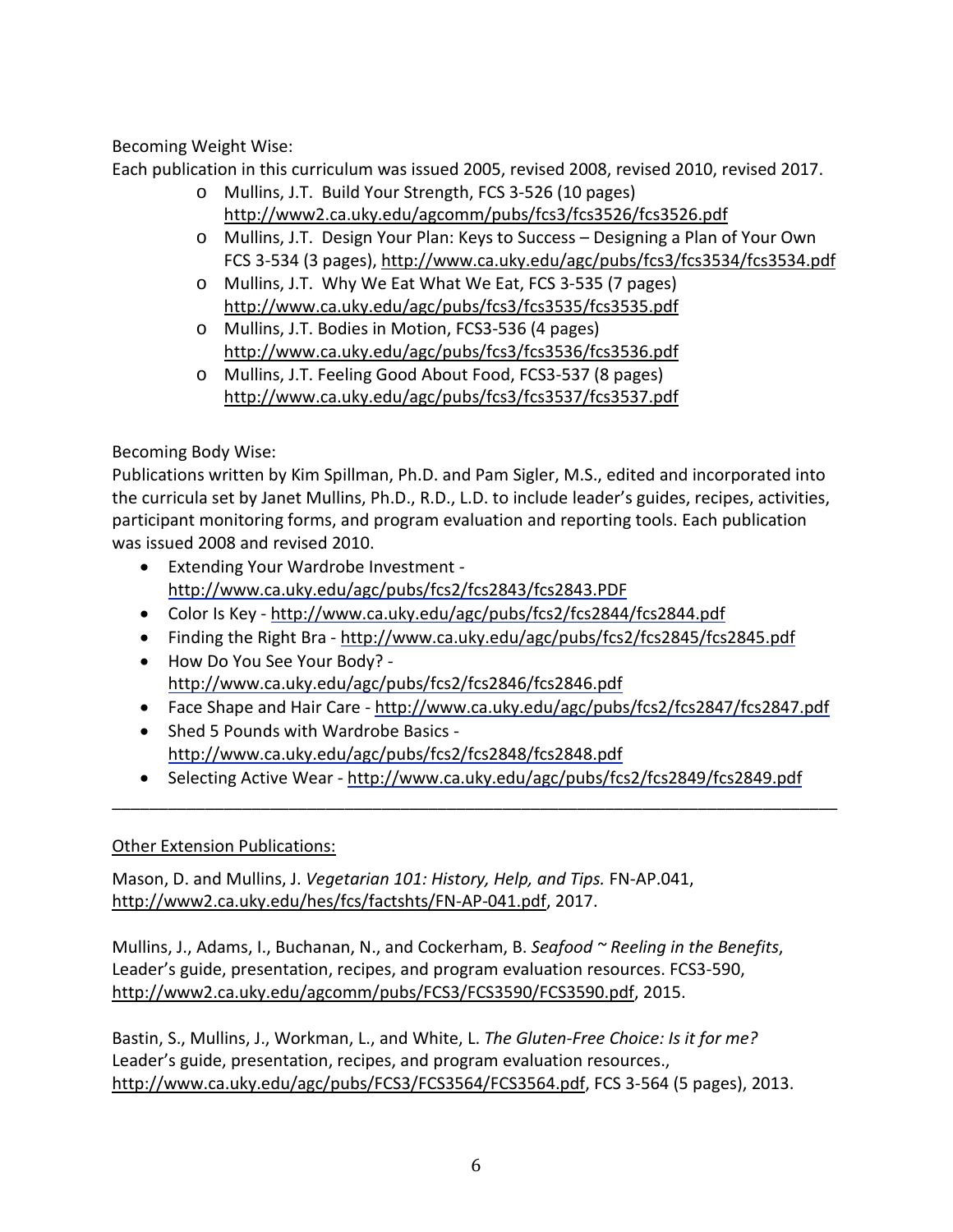Bastin, S. and Tietyen, J. *Milk Matters – 206 Reasons to Bone Up on Calcium.* FN-SSB-128, Significant Revisions (2008 Dietary Guidelines update), 2009.

Carlin, W., Donica, B., Greenwell, V., Hayek, K., Miller, M., Tietyen, J. *Growing Healthy Kids in Kentucky, Creating Communities to Reduce Childhood Overweight 2001-2004*, 3000 copies printed, November 2004. (supported by Kentucky Department of Education)

Tietyen, J.L. and Mason, K. *Growing Healthy Kids in Kentucky, Creating Communities to Reduce Childhood Overweight.* FCS3-533, 2002.

- Tietyen, J.T., *The Clover Cat Way to Wellness*, 2002:
	- o Teaching Guide, 41B-01LO, <http://www2.ca.uky.edu/agc/pubs/4ib/4ib01lo/4ib01lo.pdf>
	- o Introductory (5<sup>th</sup> Grade) <http://www2.ca.uky.edu/agc/pubs/4ib/4ib01po/4ib01po.pdf>
	- o Intermediate (Middle School), 41B-02PO, <http://www2.ca.uky.edu/agc/pubs/4ib/4ib02po/4ib02po.pdf>
	- o Advanced (High School) <http://www2.ca.uky.edu/agc/pubs/4ib/4ib03po/4ib03po.pdf>
- *The Wildcat Way to Wellness*, [http://www2.ca.uky.edu/hes/fcs/wildcat/pubs.htm:](http://www2.ca.uky.edu/hes/fcs/wildcat/pubs.htm)
	- o Tietyen, J. and Hughes, N. *Dash to Better Health*. FCS3-532, 2002.
	- o Tietyen, J. and Fillman, D. *Control Your Diabetes for Life.* FCS3-529, 2001.
	- o Tietyen, J. and Wyatt, C. *Walk Across Kentucky.* FCS3- 531, 2000.
	- o Tietyen, J.L. and Dowell, L. *CATSkills for Healthy Holidays.* FN-JLT.149, 2000.
	- o Tietyen, J.L. *Kentucky Farms and Foods.* FCS3-528, 2000.
	- o Tietyen, J.L. *Kentucky Food Heritage.* FCS3-527, 2000.
	- o Tietyen, J.L. *Build Your Strength.* FCS3-526, 2000.
- *The Wildcat Way to Wellness, edited by Janet Tietyen (2000):*
	- o Heaton, L. *Looking Great, Feeling Good.* <http://www2.ca.uky.edu/agc/pubs/fcs2/fcs2841/fcs2841.pdf>
	- o Henken, K.D. *Water is the Liquid of Life.* <http://www2.ca.uky.edu/agc/pubs/fcs3/fcs3530/FCS3530.PDF>
	- o Bastin, S. *Getting More from Dietary Supplements.* <http://www2.ca.uky.edu/agc/pubs/fcs7/fcs7177/fcs7177.pdf>
	- o Quick, S. and Hesseldenz, P. *Writing for Insight and Well-Being.* <http://www2.ca.uky.edu/agc/pubs/fcs7/fcs7177/fcs7177.pdf>
	- o Quick, S., Clore, D., and Hesseldenz, P. *Nourishing Our Bodies and Souls with Circles of Wisdom and Love.*  <http://www2.ca.uky.edu/agc/pubs/fcs7/fcs7176/fcs7176.pdf>

o Quick, S. and Flashman, R. *Choosing the Simply Beautiful Life.*

<http://www2.ca.uky.edu/agc/pubs/fcs7/fcs7178/fcs7178.pdf>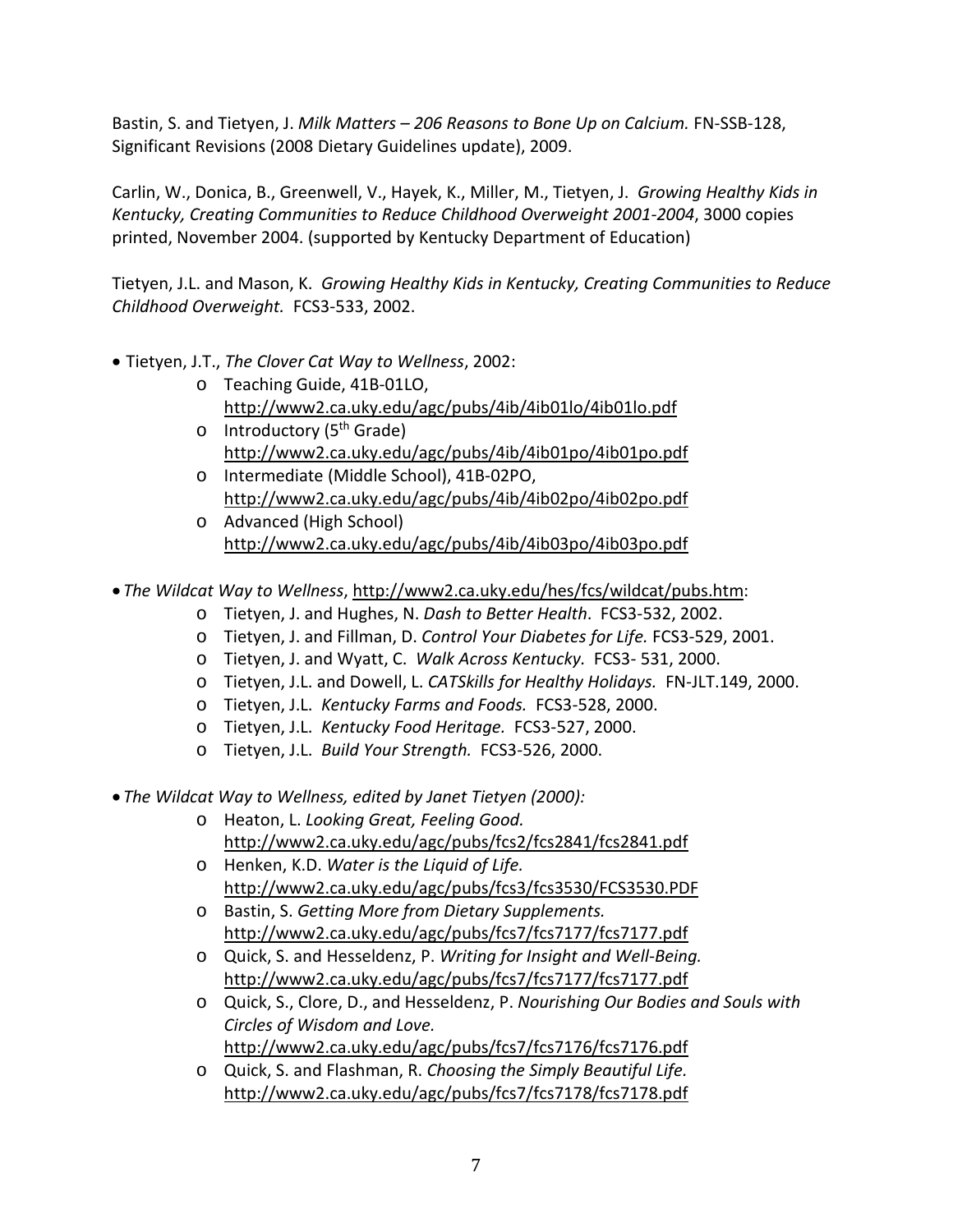- King, B., Tietyen, J, and Vickner, S. *Food and Agriculture: Consumer Trends and Opportunities:*
	- o *An Overview.* IP-58A, 2000.
	- o *Building a Base.* IP-58B, 2000.
	- o *Vegetables.* IP-58C, 2000.
	- o *Fruits.* IP-58D, 2000.
	- o *Dairy.* IP-58E, 2000.
	- o *Protein Foods.* IP-58F, 2000.
	- o *Fats, Oils, and Sweets.* IP-58G, 2000.
- Tietyen, J. *Nutrition 2000:*
	- o *Dietary Guidelines for the New Millenium.* FN-JLT.153, 2001.
	- o *Feeling Good About Food.* FN-JLT.147, 2000.
	- o *Foods for the 21st Century.* FN-JLT.141, 1999.
	- o *Foods for Successful Aging.* FN-JLT.140, 1999.
	- o *Nutrition 2000 for Men.* FN-JLT.139, 1999.
	- o *Nutrition 2000 for Women.* UK-CES FN-JLT.138, 1999.
- Tietyen, J. *Kentucky Kitchens:*
	- o *Holiday Help for the Hungry: Food Security in Your Community.* FN-JLT.143, 2000
	- o *Tea Time ~ The Health Benefits of Tea.* FN-JLT.148, 2000.
	- o *Sharing Your Skills.* A Kentucky Extension Homemakers Association Food and Nutrition mentoring project. FN-JLT.133, 1999.
	- o *Kentucky Kitchen Kits.* A Kentucky Extension Homemakers Association Community Service project. FN-JLT.134, 1999.
- Extension Program Planning, Evaluation and Reporting Resources:
	- o Tietyen, J. and Rennekamp, R. *Food and Nutrition Impact (FANI): A Guide to Program Planning, Evaluation , and Reporting.* FN-JLT.121, revised 2000.
	- o Tietyen, J. *Evaluating Extension Food and Nutrition Programs.* FN-JLT.122, 1998.
	- o Tietyen, J. and Rennekamp, R. *A Guide to Food and Nutrition Programs: Planning, Evaluation, and Reporting.* FN-JLT.121, 1998.
	- o Tietyen, J., Bastin, S. and Forester, D. *The Value of Extension Food and Nutrition Programs.* FN-JLT.120, 1998.

EXTENSION IN-SERVICE TRAINING PROGRAMS (Selected):

2017 **Vegetarian 101, Weight ~ The Reality Series, and Sustainable Eating** Presented with Diane Mason, Denise Wooley, Jody Paver, and Jennifer Bridge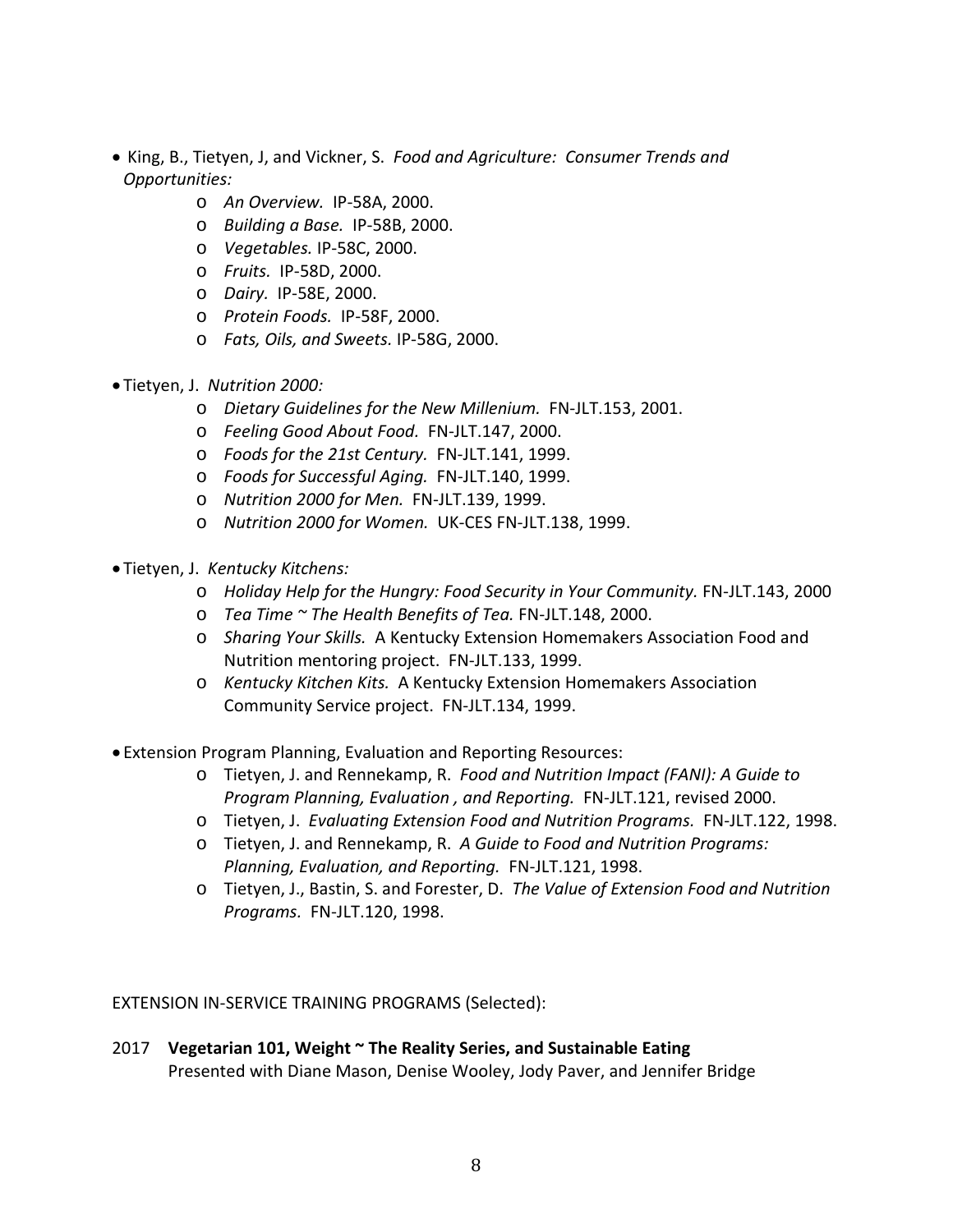- 2016 **Lessons Learned from the CDC Obesity Prevention Grant** Presented with Nicole Peritore
- 2015 **Cook Together, Eat Together – A Social Marketing Campaign for SNAP Families** Presented with Anita Courtney, Becky Freeman, and Jackie Walters
- 2015 **GMOs – What do we know?** Presented with Paul Vincelli
- 2014 **The New Nutrition Fact Panel: Coming in 2016 Weight ~ The Reality Series Overview and Update Families, Consumers, and Food Systems: Farms Feeding Kentucky\*** \*Presenting with FCS Agents Jennifer Howard, Kenna Knight, Mindy McCully
- 2014 **Strengthening Community Food Systems** Lee Meyer, Marion Simon, and Janet Mullins
- 2013 **Community Food Assessments** Janet Mullins, Heather Hyden and Alexa Johnson (Community Farm Alliance)
- 2013 **A Fresh Take on Program Evaluation** Janet Mullins and Jackie Walters
- 2012 **Weight ~ The Reality Series, Becoming Body Wise** Kim Spillman, Debra Cotterill, Pam Sigler, and Janet Mullins All-School Conference, School of Human Environmental Sciences
- 2012 **Bees, Honey, and Biscuits** Janet Mullins and Ann Hollon Program for Kentucky third graders**,** pilot test conducted in Wolfe County Supported by Kentucky Department of Agriculture, USDA Specialty Crops Grant
- 2012 **Building Evaluation Capacity Among FCS County Extension Agents** (All Agents) Laura Stephenson, Ken Jones, Pam Sigler, and Janet Mullins Family and Consumer Sciences Extension, Training for all Extension Districts Plan of Work Template, Logic Models, Evaluation and Reporting Grid
- 2010 **Farm to School Webinar** (150 participating) **Farm to School Team Training** (12 Teams Attending) Janet Mullins with Elaine Russell, Kentucky Department for Public Health & Tina Garland, Kentucky Department of Agriculture
- 2008 **Weight ~ The Reality Series, Becoming Weight Wise**, Significant Revisions Janet Tietyen and Pam Sigler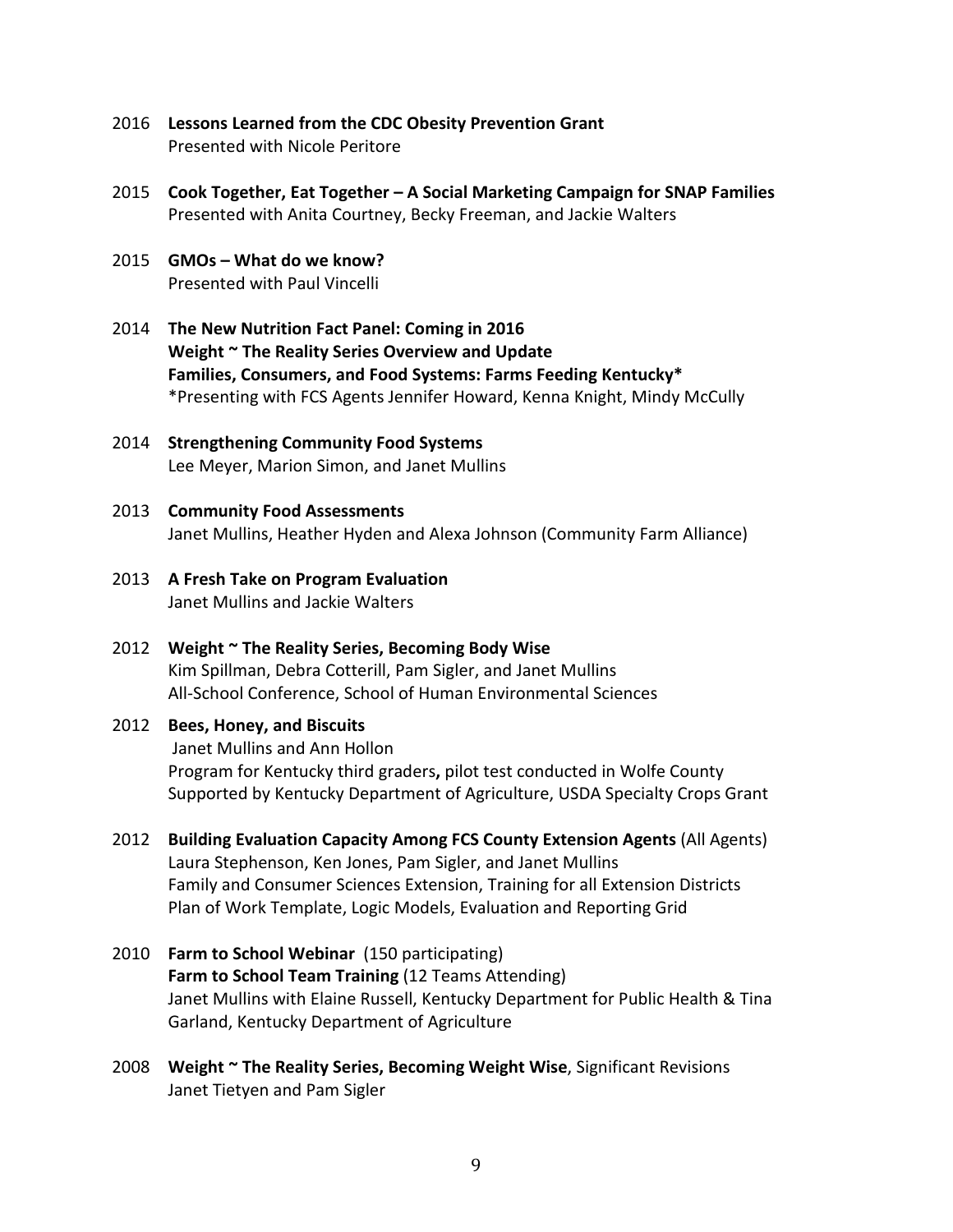- 2007 **Food, Society, and a Healthy Weight** Janet Tietyen and Janet Kurzynske
- 2005 **Weight ~ The Reality Series, Becoming Weight Wise**, Introduction Janet Tietyen and Zaida Belendez
- 2004 **May Food & Nutrition Workshop** Janet Tietyen, Sandra Bastin, and Janet Kurzynske
- 2002-2012 Chairman, Growing Healthy Kids in Kentucky Conference

#### **EXTERNAL GRANTS AND CONTRACTS:**

#### International:

• Mullins, J., Reed, M., Williams, M., Sulemana, N., Tackie-Ofosu, V., and Osei-Kwertang, M. *Feeding the Future in Rural Ghana: Opportunities for Women Smallholders, Legumes and Maize for School Feeding Programs*, USDA Foreign Agriculture Service, 2015-2017, **\$40,000**. (5% DOE)

## National:

- Sandberg, T., Mullins, J., and Gustafson, A. Farms to Food Banks Capacity-Building Project, Kentucky Association of Food Banks, USDA AFRI, **\$800,000**, 2017-2021 (5% DOE).
- Swanson, M., Schoenberg, N., Bryant, C., Brancato, C., Grossardt, T., Ison, V., Mays, G., and **Mullins, J.** NIH U01, Appalachians Together Restoring the Eating Environment (Appal-TREE), **\$509,142**, 2016-2021 (4-6% DOE).
- •Gustafson, A, Vail, A, Bush, B, **Mullins, J**. *Smart Shopping – Adolescent Intervention to Improve Food Shopping Practices,* USDA AFRI, **\$746,827**, 2016-2018 (8% DOE).
- •Vail, A. (PI), **Mullins, J.**, Kurzynske, J., Bastin, S., Brewer, D., Cardarelli, K., Carmen, A., Davis, A., Gustafson, A., McGladrey, M., Peritore, N., Smith, C.K., Stephenson, T., Webber, K. *Collaborative Environmental Approaches to Reduce Obesity Disparities in Kentucky*. Centers for Disease Control and Prevention**, \$2.6 million**, 2014-2018 (10% DOE).
- •Vail, A. (PI), Kurzynske, J., Brewer, D., **Mullins, J.**, *University of Kentucky proposal for National Coordination Center, Regional Nutrition Education Centers of Excellence*. USDA 2014-2017, **\$175,000**. (4.5% DOE)
- •Vail, A. (Principal Investigator) and **Mullins, J.** (Co-Investigator). *University of Kentucky Supplemental Nutrition Assistance Program Education*. USDA Food and Nutrition Service through Kentucky Cabinet for Health and Family Services, 2014-2016, **\$10,576,639**. (15% DOE)
- •Vail, A. (PI), Cotterill, D. (Administrator), Walters, J. (Nutrition Education Programs), and **Mullins, J. (Co-PI)** A social marketing campaign to increase preparation of home-cooked family meals among Kentucky SNAP-Ed audiences, USDA Food and Nutrition Service, Supplemental Nutrition Assistance Program Education, 2012-2014, **\$619,037)**. (15% DOE)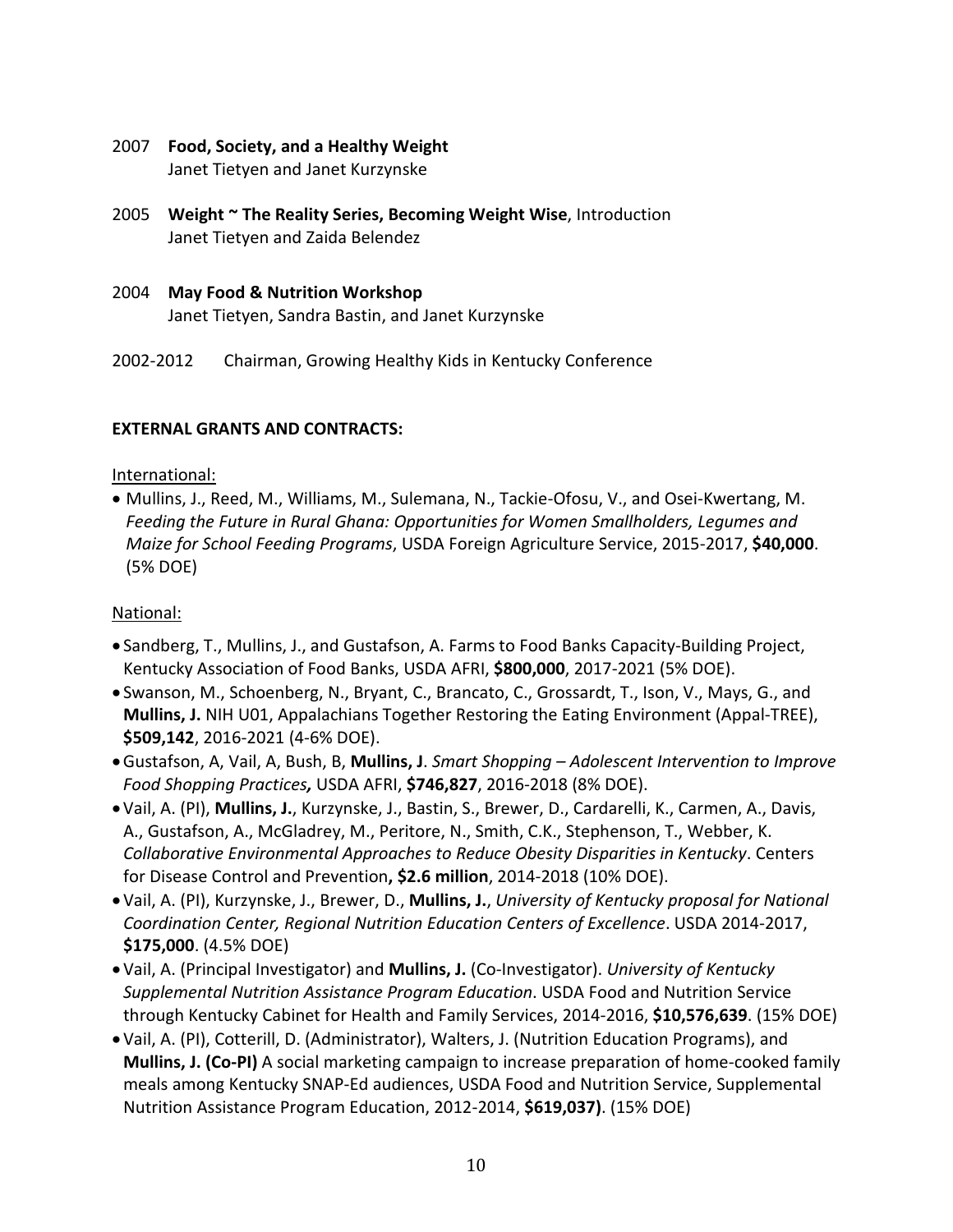- Swanson M. (PI), Schoenberg N., **Mullins J.,** Davis A, Gustafson A. National Institutes of Health R24 Community Based Participatory Research Planning Grant. Appalachians Together Restoring the Eating Environment (Appal-TREE) 2013-2015, **\$750,000**. (4-10% DOE)*.*
- Stephenson, L., Bruckner, E., Walters, J., Swanson, M., and **Mullins, J. (Co-PI)** '*Literacy, Eating,*  and Activity for Primary' Direct Education Intervention in Rural Appalachia, USDA Food & Nutrition Service, Office of Research & Analysis, 2010**, \$100,000.** (5% DOE)
- Kurzynske, J., Rennekamp, R., Stivers, W., **Tietyen, J.L.,** Broadwater, G. *Building Family-Based Assets for Health and Wellness in Kentucky.* USDA-CSREES New Communities Program, 2001- 2005, **\$750,000**.
- Kurzynske, J. (PI), Bessin, R., Durborow, B., Mikel, B., Newman, M., Nokes, S., **Tietyen, J.**, and Woods, T. (Multi-Disciplinary Team) *Statewide Food Safety Campaign from Farm to Table.* USDA-CSREES, EFSQ-POW, 1999-2000, **\$30,000**.

# State:

- Stephenson, L. (PI), Johnson, J., Stephenson, T., Brandl, S., and **Mullins, J. (Co-PI)** *Specialty Crop Recipe Development with Nutrient Analysis,* Kentucky Department of Agriculture, 2010- 2014, **\$244,858**. (.05-1.12% DOE)
- •**Mullins, J. (Project Director)**, *Kentucky Chefs Move to Schools*, Chef-hosted event featuring Kentucky Proud products for 10<sup>th</sup> Annual *Growing Healthy Kids in Kentucky*, Kentucky Department of Agriculture, **\$5,000**. (Contract)
- •**Mullins, J.T. (Project Director***), Survey of Kentucky Food Consumers' Knowledge and Attitudes on Calories in Quick Serve Menu Items*, Foundation for a Healthy Kentucky, 2010, **\$5,000**.
- **Tietyen, J. (Project Director)**, *Food, Activity, and Wellness Survey of Kentucky Schools,*  Foundation for a Healthy Kentucky, 2006 – 2007, **\$5,000**. (Student Funding)
- **Tietyen, J. (Project Director)** *Growing Healthy Kids in Kentucky, Healthy Weight Consensus Document*, Kentucky Health Services Cabinet, 2004, **\$10,000.** (Contract)

# INTERNAL FUNDING:

- •**Mullins, J.T.** *College of Agriculture Research Activity Award*, graduate student travel to Adjeikrom, Ghana for evaluation of school feeding program at The Kentucky Academy Kindergarten, 2012, **\$3,000**.
- •**Mullins, J.T.** *HES Research Activity Award*, graduate student travel to Adjeikrom, Ghana for initiation of school feeding program at The Kentucky Academy Kindergarten, 2011, **\$2,700**.
- Barnhart Fund for Excellence, UK College of Agriculture, 2003-2004:
	- New Kentucky Foods video, **\$1,000**
	- Betting Against Diabetes, **\$1,200**
- **Tietyen, J. (Faculty Mentor)** *Growing Healthy Kids in Kentucky.* Kentucky Public Health Leadership Institute, Changemaster Project, 2002-2003, **\$3,500**. (5% DOE)
- Tomlinson, K.K. (Undergraduate Student) and **Tietyen, J.L. (Faculty Mentor)** *Exploring the*  relationship between poverty and overweight in Kentucky adults, University of Kentucky Undergraduate Research & Creativity Scholarship, 1999, **\$2,500**. (Competitive Internal Funding, 1 of 10 awarded on campus)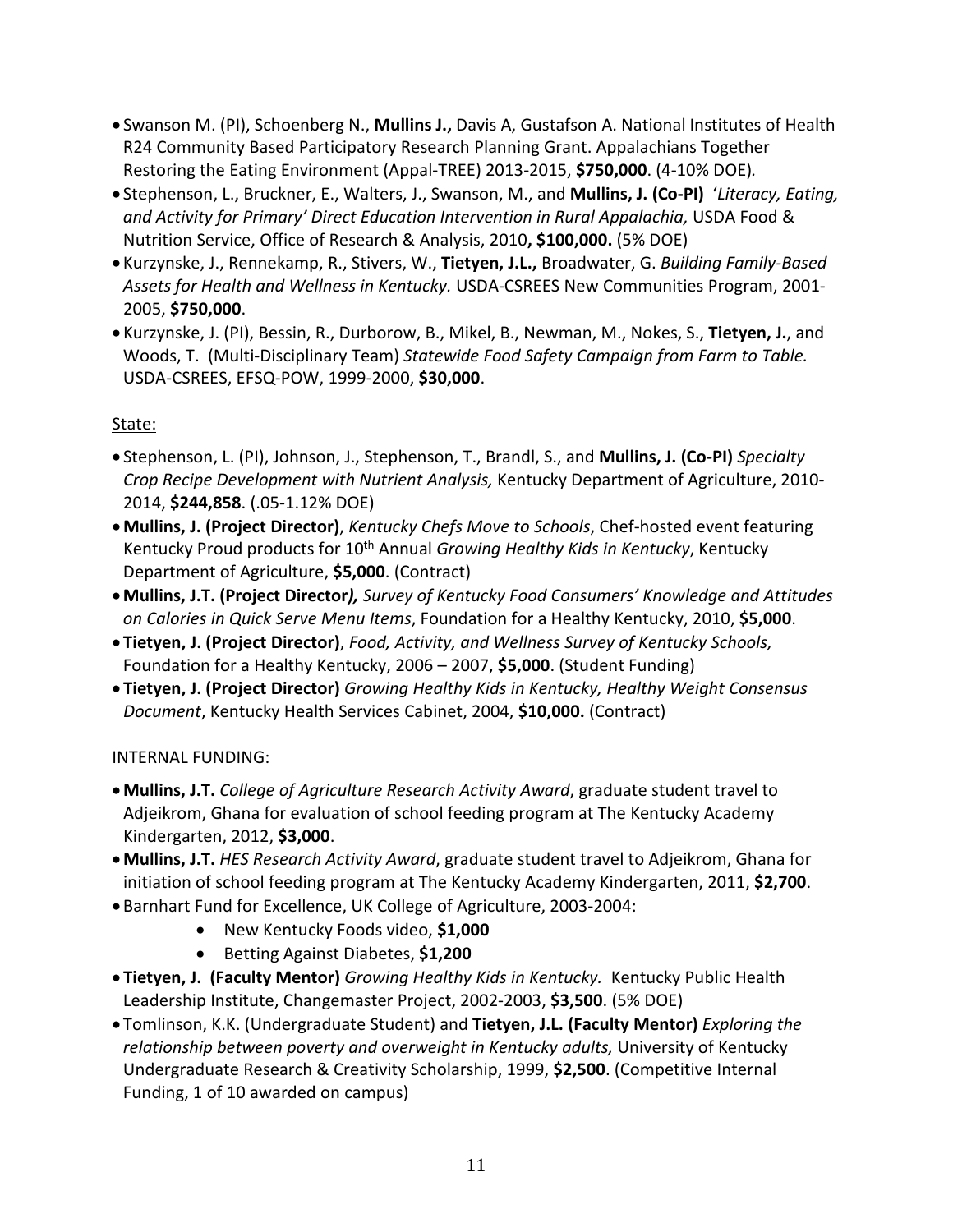#### INSTRUCTION AND ADVISING:

- HES 300-710 *Food, Families & Women in Ghana, West Africa, Summer I, 2015 and 2017* (with Drs. Kim Spillman and Kwaku Addo – Prairie View A&M, Texas)
- **DHN 603** *Advanced Community Program Development, Fall 2005, 2006, 2008, 2011, 2012, 2014, 2016*

This course focuses on concepts and theories of program development, use of planned goals and objectives such as Healthy Communities goals and objectives, use of data from national monitoring, survey and surveillance programs, CDC and community assessment to guide decision making for program development. Program planning, social marketing, and formative, process, and outcomes evaluation are examined and applied to community program development. We learn much from each other. Every student is encouraged to be an engaged participant. The course employs a variety of teaching strategies; we use experience, active learning, and reflection to enhance the learning process.

#### • **DHN 605** *Food Systems and Society, Fall 2015*

This course follows food from farm to table, including growing, harvesting, processing, packaging, transporting, marketing, consumption, and disposal. Policy and culture determine who eats what and who benefits and loses in any given food system. As a result food systems vary considerably across the world with each evolving to affect overall health. The course will assess sustainability of food systems and explore the ethical, economical, socio-ecological, and environmental factors that affect local, regional, national, and global food system development. Content includes case study evaluations and current research in the field.

• *Globalizing Agriculture Education, College of Agriculture Initiative, 2010-2013*

Development of teaching modules on World Hunger and Food Justice in collaboration with Keiko Tanaka, Mike Reed, Krista Jacobson, Mark Williams, Alison Davis, Michael Goodin, and Carol Hanley. Created and populated a Blackboard shell for use by high school and undergraduate instructors. Provided an in-service training for Kentucky high school teachers.

#### •*DSP 110 Discovery Seminar: Food, Society, and a Healthy Weight, Fall 2006*

(with Dr. Janet Kurzynske) Course topics range from hunger to obesity with particular attention to political, social, and environmental influences on body weight. Teaching methods include active learning, structured deliberations, and service learning.

- *DHN 808 Community Nutrition Practicum, Spring 1998-2014* Preceptor for Dietetics Community Rotation Student, 6-7 week rotation of 1 student annually
- Graduate Student Thesis Advising:
	- o Brooke Butterworth, 2015, advisor (Nutrition and Food Systems)
	- o Mollie Dawahare, 2015, advisor (Dietetics Administration)
	- o Jean Najor, 2014, advisor (Dietetics Administration) **Thesis:** *Promoting Healthy, Home-Cooked Family Meals: Formative Research*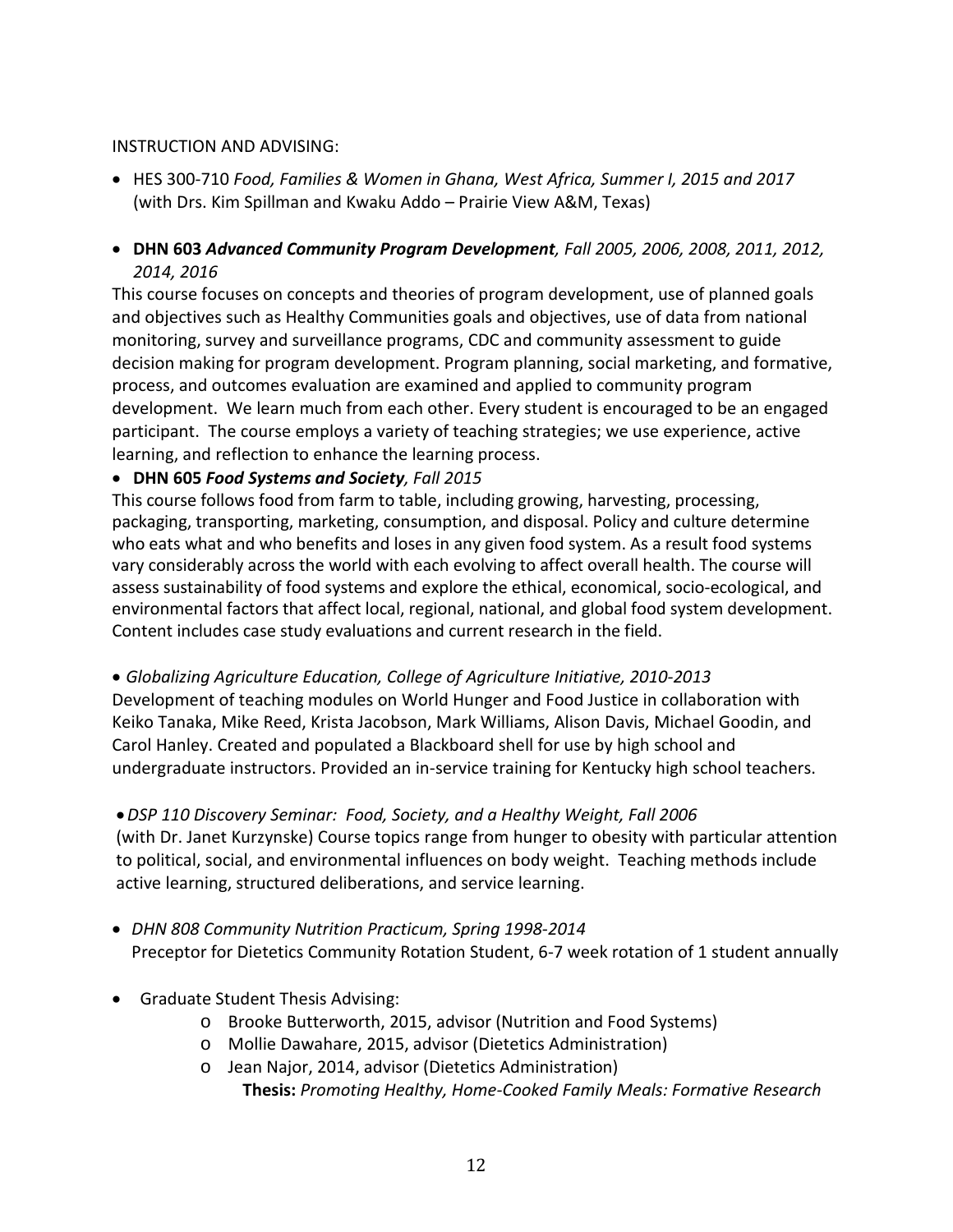*for a Social Marketing Campaign Targeting SNAP-Ed Audiences.*

- o Monica Fowler, M.S., 2012, advisor (Dietetics Administration) **Thesis***: Local Stakeholder Perceptions of a New School Feeding Program in Adjeikrom, Ghana.*
- o Kate Perkins, M.S., 2012, advisor (Dietetics Administration) **Thesis***: Nutrition Knowledge of Consumers and Health Professionals and Usage of Menu Calorie Labeling.*
- o Yolanda Jackson, M.S., 2012, advisor (Dietetics Administration) **Thesis***: Cross-Cultural Comparison of Perceptions about School Feeding Programs from Ghanaian and U.S. Adults.*
- o Maggie Murphy, M.S., 2009, advisor (Dietetics Administration) **Thesis***: Efficacy and Federal Compliance of Kentucky School Wellness Policies.*
- Graduate Committee Service:
	- o Liz Combs, 2014, Doctoral Committee (Ed.D. Health Promotion)
	- o Camenisch, Amy, M.S., 2013 (Dietetics Administration)
	- o Laura Walters, M.S., 2009 (Dietetics Administration)
	- o Melissa Zack, Ph.D., 2007 (Nutritional Sciences)
	- o Jeanette Valdez, M.S., 2006, co-advisor (Dietetics Administration)
	- o Laryessa England, M.S., 2006, co-advisor (Dietetics Administration)
	- o Marlene Whitis, M.S., 2005, co-advisor (Dietetics Administration)
	- o Owen Johnson, Dr.P.H., 2005, co-advisor (Public Health)

#### INVITED PRESENTATIONS:

- •Mullins, J., *Kentucky Hunger Dialogue*, UK College of Agriculture, Food, and Environment, 2016.
- •Mullins, J. *Family Impact Seminar*, UK School of Human Environmental Sciences for Kentucky Legislators and Staff, 2015.
- •Mullins, J. *Universities Fighting World Hunger – Ghana,* Columbus State University, Columbus, Georgia, 2014.
- •Howell, M., Hyden, H., and Mullins, J. *Building Community Around Food*, Kentucky Public Health Association, 2014.
- •Mullins, J.T. and Walters, J.R. *Introduction to Social Marketing to Promote Healthy Eating*, February Continuing Education Seminar, Bluegrass Academy of Nutrition and Dietetics, 2014.
- •Mullins, J.T. *Trends in Fruit and Vegetable Consumption*, Kentucky Fruit and Vegetable Conference, 2013.
- •Mullins, J. *Rural Food Deserts*, Kentucky Legislature, Interim Joint Committee on Agriculture, Legislative Research Commission, 2012.
- •Mullins, J., Addo, K, and Vail, A. *Global Hunger and Health*, UK College of Medicine Inaugural Global Health Seminar, 2012.
- •Mullins, J. *Kentucky Food Deserts*, First Friday, UK Sustainable Agriculture and Food Systems Working Group, 2011.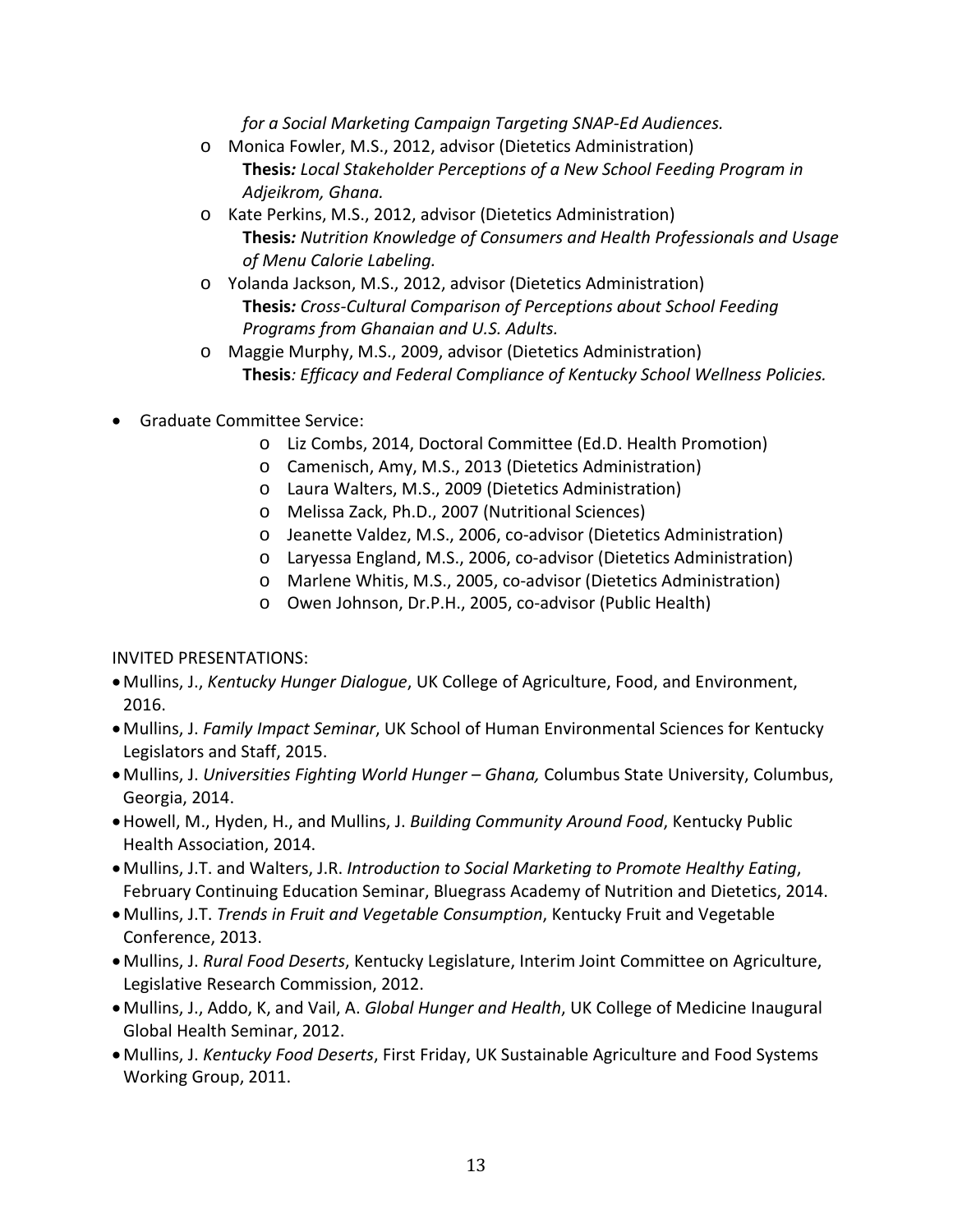- Cox, T., Jackson, Y., Fowler, M. (Undergraduate and Graduate Students), and Mullins, J. HES Research Luncheon Presentation, *The Kentucky Academy School Feeding Program*, 2011.
- •Mullins J, Fowler M, Jackson Y. *Universities Fighting World Hunger*, Kentucky Academy of Nutrition and Dietetics Annual Meeting, 2011.
- •Mullins, J.T. *Access to Healthy Food in Kentucky*, Kentucky Legislative Task Force on Childhood Obesity, Expert Testimony, August 16, 2011.
- •Mullins, J.T. and Fowler, M.E. *Universities Fighting World Hunger, Models for Success*, Fifth Annual Hunger Summit, Auburn University, 2010.
- •Mullins, J.T., Thomas, M.B., and Wuchner, A. *Passion for policy,* Kentucky Dietetic Association, Bowling Green, Kentucky, 2010.
- Kingsland, L., Tietyen, J, Remley, D., *Body size diversity and health,* Tri-State Diversity Conference, Covington, Kentucky, 2009.
- Tietyen, J. Wellness Resources. Foundation for a Healthy Kentucky, Coordinated School Health Institute, Bowling Green, KY, July 2006.
- Tietyen, J. A healthy weight and cardiovascular health. Area Health Education Center, Cardiovascular Medical Continuing Education Conference, London, KY, February 2005.
- Tietyen, J. Community programs to promote a healthy weight. University of Louisville, Health Sciences Center Research Office, Louisville, KY, March 2005.
- Tietyen, J. *Healthy You – Healthy Kids*, Kentucky School Food Service Association, Owensboro, KY, June 2005.
- Tietyen, J. and Scorsone, E. Economic burden of obesity in the rural South. Southern Rural Development Center, ERS Food Assistance Grantees, Nashville, Tennessee, June 2004.
- Tietyen, J. *The Wildcat Way to Wellness ~ Control Your Diabetes for Life,* National Volunteer Organization Network, on behalf of Kentucky Extension Homemakers Association, Springfield, Illinois, 2002.
- Tietyen, J. Expert Testimony, Kentucky State Legislature, House of Representatives, HB 553: Child Nutrition Bill, Frankfort, Kentucky, 2002.

JURIED PRESENTATIONS:

- Barale, K., Baker, S., Auld, G., Franck, K., Keenan, D., Mullins, J., and Wardlaw, M.K. EFNEP Evaluation – Learning from the Past, Moving to the Future, Society for Nutrition Education and Behavior, 2017. (oral presentation)
- •Vail, A, Kurzynske, J, Brewer, D, and Mullins, J. Connecting the Pieces: Regional Nutrition Education Centers of Excellence, National Expanded Food and Nutrition Education Program Conference, March 2016. (poster)
- •Mullins, J , Vail, A, Kurzynske, J, and Brewer, D**.** Regional Nutrition Education Centers of Excellence, Association of SNAP-Ed Nutrition Networks and Other Implementing Agencies, February 2016. (oral presentation)
- •Vail, A, Kurzynske, J, Brewer, D, and Mullins, J**.** Regional Nutrition Education Centers of Excellence, USDA Interagency Partner Briefing, December 2015. (oral presentation)
- •Vail, A, Kurzynske, J, Brewer, D, and Mullins, J. Regional Nutrition Education Centers of Excellence, American Association of SNAP Directors Annual Conference, November 2015. (oral presentation)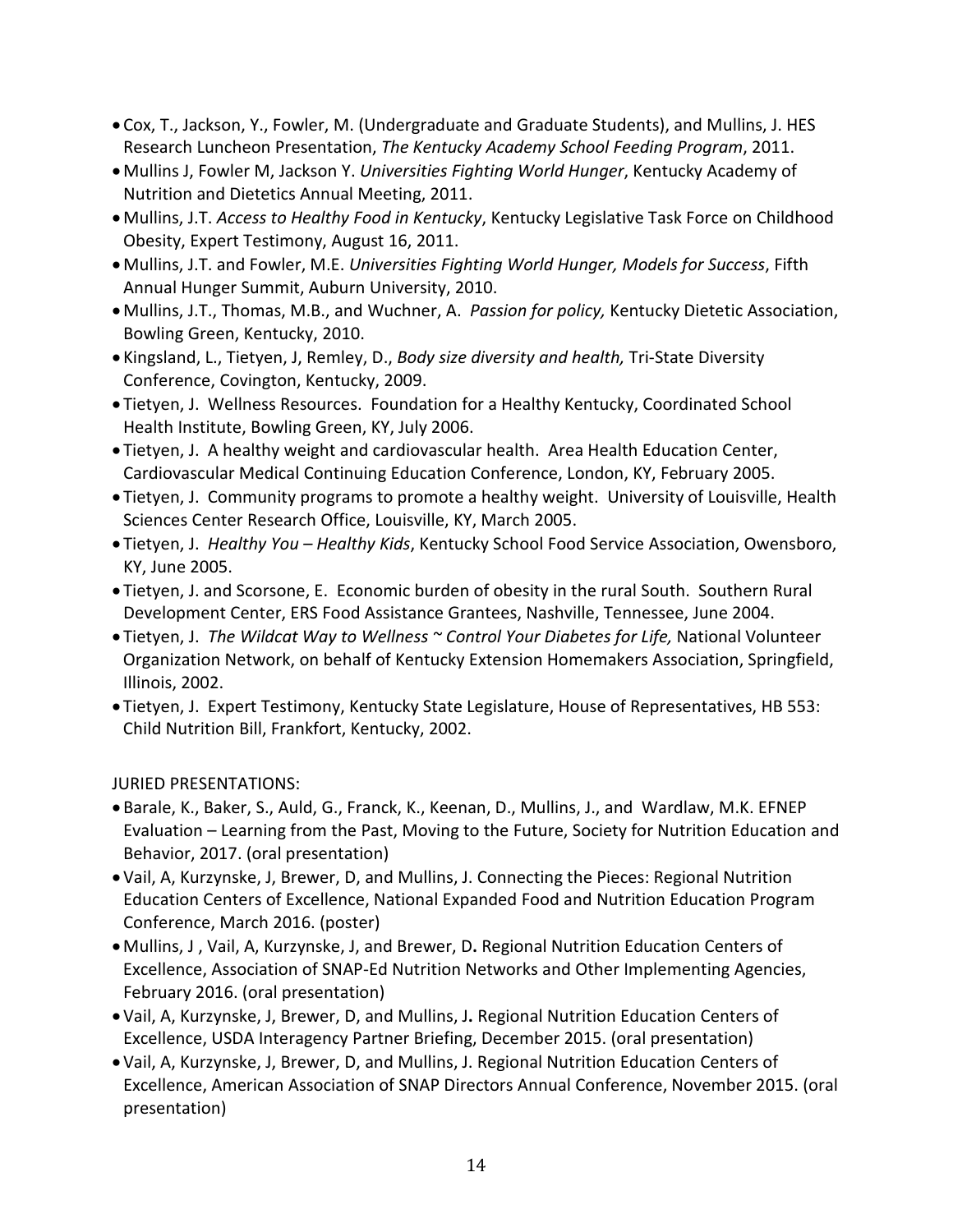- Brewer, D, Kurzynske, J, Mullins, J, Ammerman, A, Baker, S, Dollahite, J, Savaiano, D, and Vail, A. Improving Health through USDA's EFNEP and SNAP-Ed: Regional Nutrition Education and Obesity Prevention Centers of Excellence (RNECE). Foods and Nutrition Conference and Exposition, Academy of Nutrition and Dietetics, October 2015. (poster)
- Cotterill, D., Walters, J., Freeman, R., Najor, J., and Mullins, J. A social marketing campaign to promote healthy cooking. National Extension Association of Family and Consumer Sciences, 2014. (oral presentation)
- •Mullins, J., Franck, K., Chapman-Novakofski, K., Wong, S.S., Townsend, M., Serrano, E., and Clary Loveless, J. A new era for national Extension impact indicators. Galaxy Extension Conference, 2013. (poster)
- Stephenson, L, Parrett, D., and Mullins, J. Bridging the gap between implementation and accountability: Perspectives from an administrator, agent, and specialist. Galaxy Extension Conference, 2013. (poster)
- •Mullins, J.T., Stephenson, T, and Cox, T. Engaging dietetic and human nutrition students in fighting hunger. Food and Nutrition Conference and Exhibition, American Academy of Nutrition and Dietetics, 2011. (poster)
- •Murphy, M., Webber, K., and Mullins, J. Do wellness policies create a healthier school environment? A Kentucky policy analysis. Food and Nutrition Conference and Exhibition, American Academy of Nutrition and Dietetics, 2010. (poster)
- Tietyen, J. and Gnatuk, C. Healthy Weight: A Human Sciences Approach, University of Kentucky Healthy Weight Task Force. National Extension Family Life Specialists Conference, July 2007.
- Tietyen, J. Translating diabetes and weight control research into community based interventions. University of Kentucky, College of Medicine, Clinical and Translational Science Spring Conference, June 2006. (poster)
- Tietyen, J. Weight ~ The Reality Series. Social Marketing in Public Health Conference, University of South Florida, June 2006. (poster)
- King, B.S. and Tietyen, J. Spreading the word about where to find local foods. Campus-Community Partnerships for Sustainability, Berea College, April 2006. (poster)
- Tietyen, J., Coleman, H., Newman, M, and Kurzynske, J. Communicating food safety information to target audiences. Society for Nutrition Education, 2001. (poster)
- Kurzynske, J., Coleman, H., Newman, M., and Tietyen, J. Consumer acceptance of format and logos for printed food safety information. Society for Nutrition Education, 2001. (poster)
- Tietyen, J.L. and Bessin, R.T. Assessing and meeting the biotechnology education needs of food consumers. Engaged Institutions' Role in Biotechnology Education, Iowa State University, 2000. (workshop)
- Tietyen, J.L., McGough, S., and Kurzynske, J.S. Consumer perceptions of food-related health risks. Society for Nutrition Education, Oral Paper Presentation, 2000.
- Kurzynske, J.S., McGough, S., and Tietyen, J.L. Trends in attitudes and perceptions about food safety in Kentucky. Society for Nutrition Education, 2000. (poster)
- Bastin, S.S., King, B.S., and Tietyen, J.L. Commonwealth Food Connections: Strengthening Kentucky's local food systems. Society for Nutrition Education, 2000. (poster)
- Tietyen, J. and Lee, M. An alternative approach to accountability. American Dietetic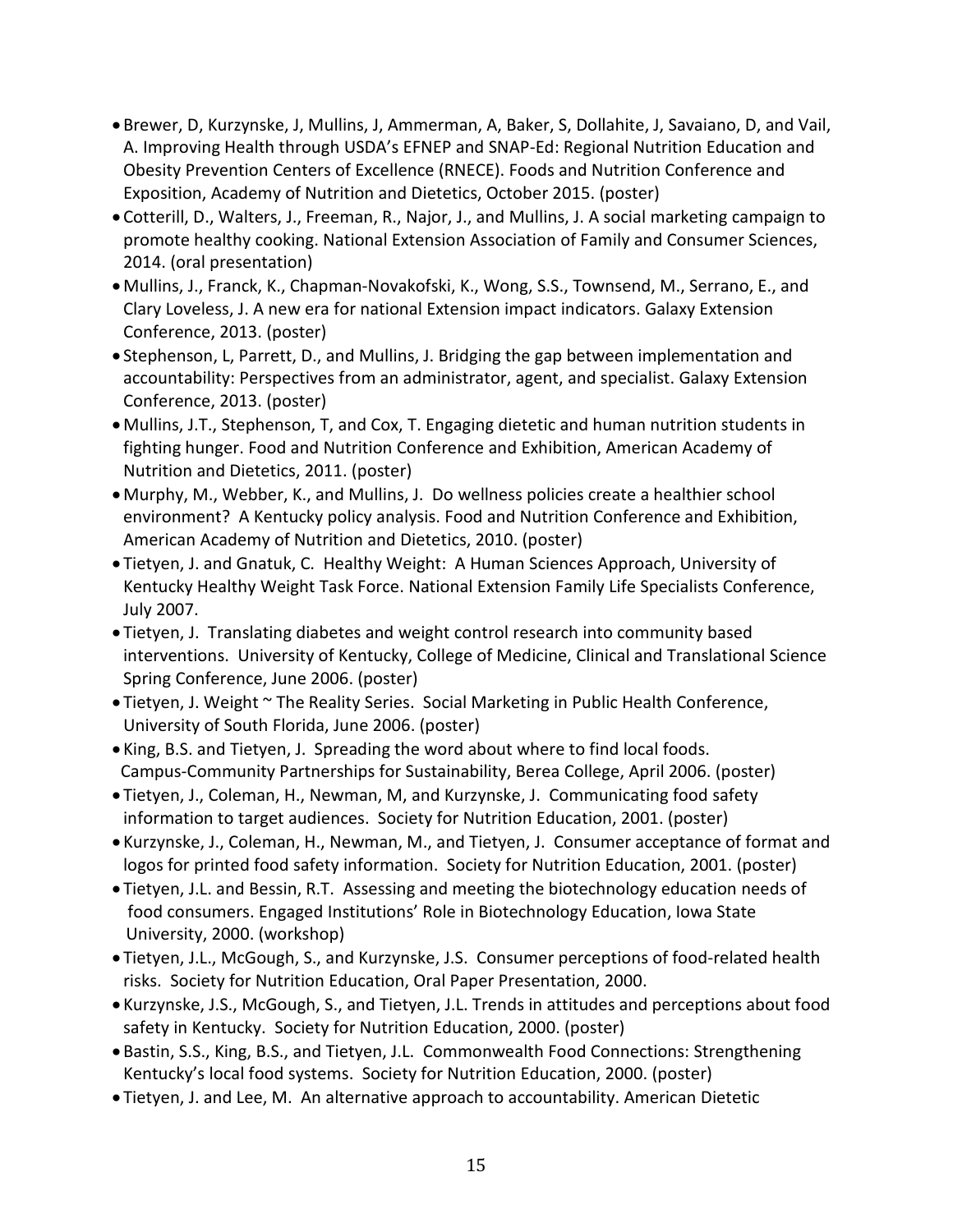Association, 1999. (poster)

- Tietyen, J., Forester, D., and Bastin, S. A guide to planning, evaluation, and reporting of Kentucky Extension food and nutrition programs. Society for Nutrition Education, Oral Paper Presentation, 1999.
- •Wheeler, C., Kingsland, E., and Tietyen, J. Partners in Hope: Families fighting breast cancer. National Extension Association of Family and Consumer Sciences, Oral Program Presentation, 1999.

PEER-REVIEWED JOURNAL PUBLICATIONS:

- Kurzynske, J.S., McGladrey, M., **Mullins, J.T.,** Peritore, N. and Vail, A. Using a Socio-Ecological Framework for Community-Based Obesity Disparity Reduction Strategies, Athens: ATINER'S Conference Paper Series, No: SOC2016-1927, 2016.
- •**Mullins, J**., Franck, K., Chapman-Novakofski, K., Wong, S.S., Townsend, M., Serrano, E., Lindsey, A., and Olson, B. National Extension outcomes and indicators for food, nutrition, and health programs. *Journal of Extension*, August 2015.
- •**Mullins, J.T.,** Sigler, P., and Spillman, K. An effective weight management curriculum for adults delivered by Extension educators. *Journal of Extension*, 52(1):TOT6, 2014.
- •Gustafson, A., Lewis, S., Perkins, S., Damewood, M., Buckner, E., Vail, A., **Mullins, J.**, and Jillcott-Pitts, S.B. Association between the retail food environment, neighborhood deprivation, and county-level dietary outcomes among Supplemental Nutrition Assistance Program-Education (SNAP-Ed) recipients in Kentucky 2010-2011. *Journal of Hunger & Environmental Nutrition* 8:362-377, 2013.
- Roseman, M, Kurzynske, J, and **Tietyen, J.** Consumer confidence regarding the safety of the U.S. food supply. *International Journal of Hospitality and Tourism Administration*, 6(4): 71-90, 2006.
- **Tietyen, J**., Prewitt, G., Pruitt, G., and Pollack, L. Developing a marketing plan for public health. *Leadership in Public Health* 7(1), pp. 57-62, 2005.
- **Tietyen, J.** and Forsythe, H. U.S. Food Consumers: Growing Concerns about Weight and Health. *Proceedings of the 57th American Meat Science Association*, pp. 31- 34, 2004.
- •Henry, S.L., Courtney, A., **Tietyen, J.,** Jenkin, T., Sowders, L., Clasey, J. and Boosalis, M.G. Prevalence of childhood obesity in Kentucky 2003. *Journal of the Kentucky Medical Association*, 102(2): 48-52, 2004.
- **Tietyen, J.** and Lee, M. An alternative approach to accountability. *Journal of the American Dietetic Association*, 99 (9): A-53, 1999. (Abstract)
- **Tietyen, J.** and Fleming, K. Healthy People 2000: Nutrient intake of breakfast vs. nonbreakfast eaters. *Journal of the American Dietetic Association*, 95 (9): A-55, 1995. (Abstract)
- **Tietyen, J.,** Nevins, D.J., Shoemaker, C.F., and Schneeman, B.O. Cholesterol response to oat bran hydrolyzed with an endobetablucanase. *Journal of Food Science*, 60 (3): 558-560, 1995.
- •Anderson, J.W., Spencer, D.B., Hamilton, C.C., Smith, S.F., **Tietyen, J.**, Bryant, C.A., and Oeltgen, P. Oat-bran cereal lowers serum total and LDL-cholesterol in hypercholesterolemic men. *American Journal of Clinical Nutrition*, 52: 495-499, 1990.
- •Anderson, J.W., Gustafson, N.J., Spencer, D.B., **Tietyen, J.,** and Bryant, C. Serum lipid response of hypercholesterolemic men to single and divided doses of canned beans. *American Journal*